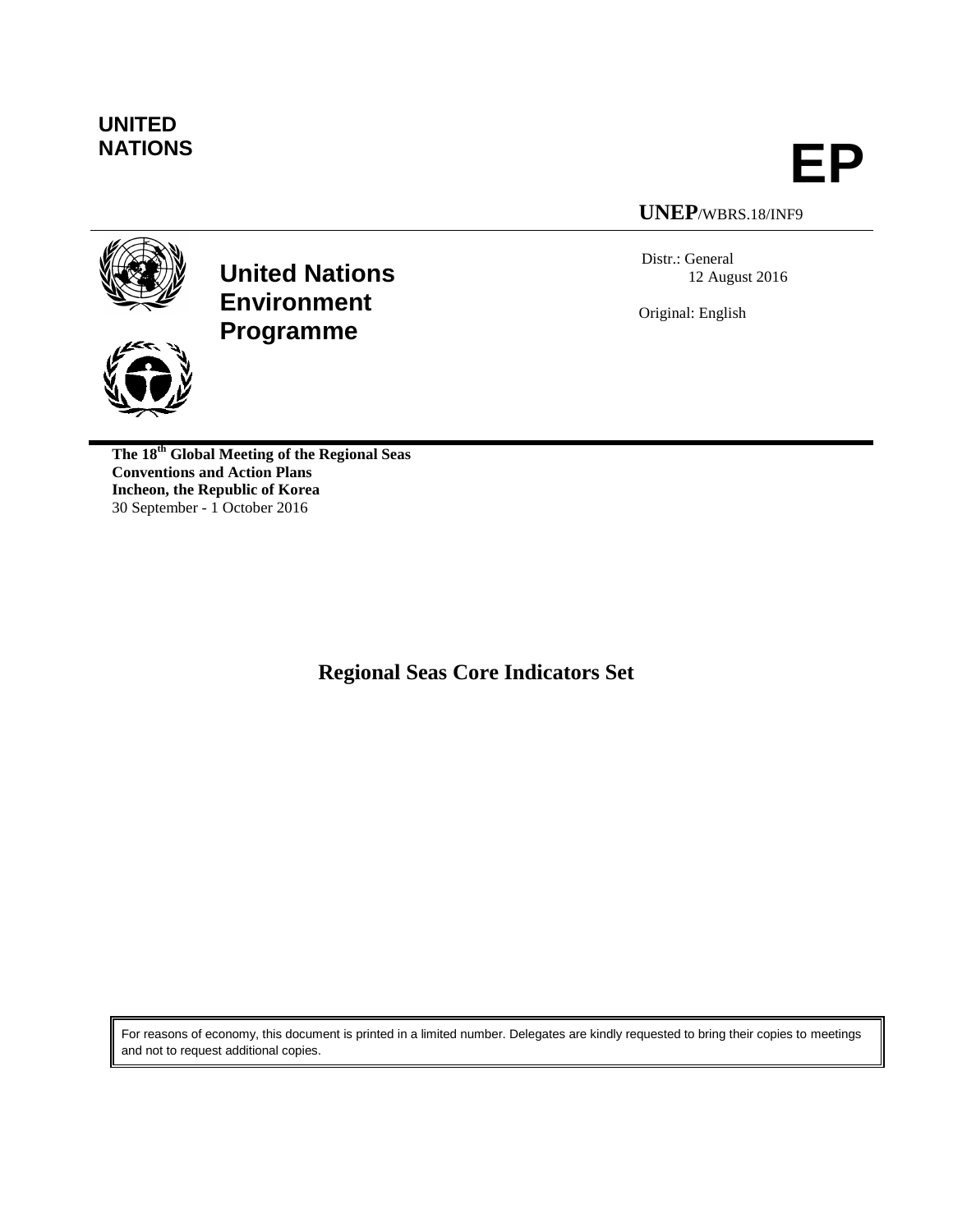## **Regional Seas Indicators Matrix**

| N              | <b>Category of Indicator</b>                                                                    | <b>Possible regional Seas</b>                                                          | SDG 14 (plus SDG | <b>TWAP indicators</b> <sup>1</sup>                                                                                                                        | <b>Desirability in RS</b>                                  |
|----------------|-------------------------------------------------------------------------------------------------|----------------------------------------------------------------------------------------|------------------|------------------------------------------------------------------------------------------------------------------------------------------------------------|------------------------------------------------------------|
| $\mathbf{o}$   |                                                                                                 | <b>Coordinated Indicator</b>                                                           | 1 SDG 2 others)  |                                                                                                                                                            |                                                            |
| $\mathbf{1}$   | Total inputs of nitrogen and<br>phosphorus from agriculture,<br>sewage and atmospheric nitrogen | Chlorophyll a concentration as<br>an indicator of phytoplankton<br>biomass             | 14.1             | Chlorophyll time series; DIN,<br>DIP (modelled data) (both<br>concentration and flux                                                                       | Med / BS/<br>NOWPAP/ROPME<br>/ SACEP / HELCOM<br>/ Nairobi |
| $\overline{2}$ | Inputs of marine chemical<br>pollution Trends for selected<br>priority chemicals                | Trends for selected priority<br>chemicals including POPs and<br>heavy metals           | 14.1             | POPS (Persistent Organic<br>Pollutants) status                                                                                                             | NOWPAP / Nairobi<br>/ BS/ CPPS                             |
| 3              | Overall levels of marine litter<br>Quantification of beach litter<br>items                      | Quantification and<br>classification of beach litter<br>items                          | 14.1             | <b>Marine Plastic Litter</b>                                                                                                                               | NOPAP /HELCOM/<br>PERSGA /Nairobi                          |
| 4              | Ocean warming                                                                                   | Annual mean sea surface<br>temperature (25m below the<br>surface)                      | 14.2             | Sea Surface Temperature (SST)                                                                                                                              | Agreed                                                     |
| 5              | <b>Fish landings</b>                                                                            | Fish catches within EEZs<br>(tonnes) - total capture<br>production                     | 14.4             | Fish landings and Landed<br>Value, Fishing effort, Fish stock<br>status, Primary Production<br>required, Marine Trophic<br>Index, Fishing in Balance Index | FAO to provide<br>inputs                                   |
| 6              | Aquaculture                                                                                     | Application of risk assessment<br>to account for pollution and<br>biodiversity impacts | 14.4             |                                                                                                                                                            | FAO to provide<br>inputs                                   |
| 7              | Aquaculture                                                                                     | Destruction of habitat due to<br>aquaculture                                           |                  |                                                                                                                                                            | FAO to provide<br>inputs                                   |
| 8              | Population pressure /<br>urbanization                                                           | Length of coastal modification<br>and km <sup>2</sup> of coastal reclamation           | 14.2             | Rural/ Urban<br>population, %poor,                                                                                                                         | ROPME / MAP /<br>NOWPAP/ SACEP                             |
| 9              | <b>Eutrophication status</b>                                                                    | Locations and frequency of<br>algal blooms reported                                    | 14.1             | Index of coastal eutrophication                                                                                                                            | agreed                                                     |
| 10             | Pollution hot spots <sup>2</sup>                                                                | 1) Concentration of Status of                                                          | 14.1             | Floating plastic debris                                                                                                                                    | agreed                                                     |

 $\frac{1}{1}$  A detailed table is presented below.

 $2^2$  Actual pollution hotspot and source of hotspot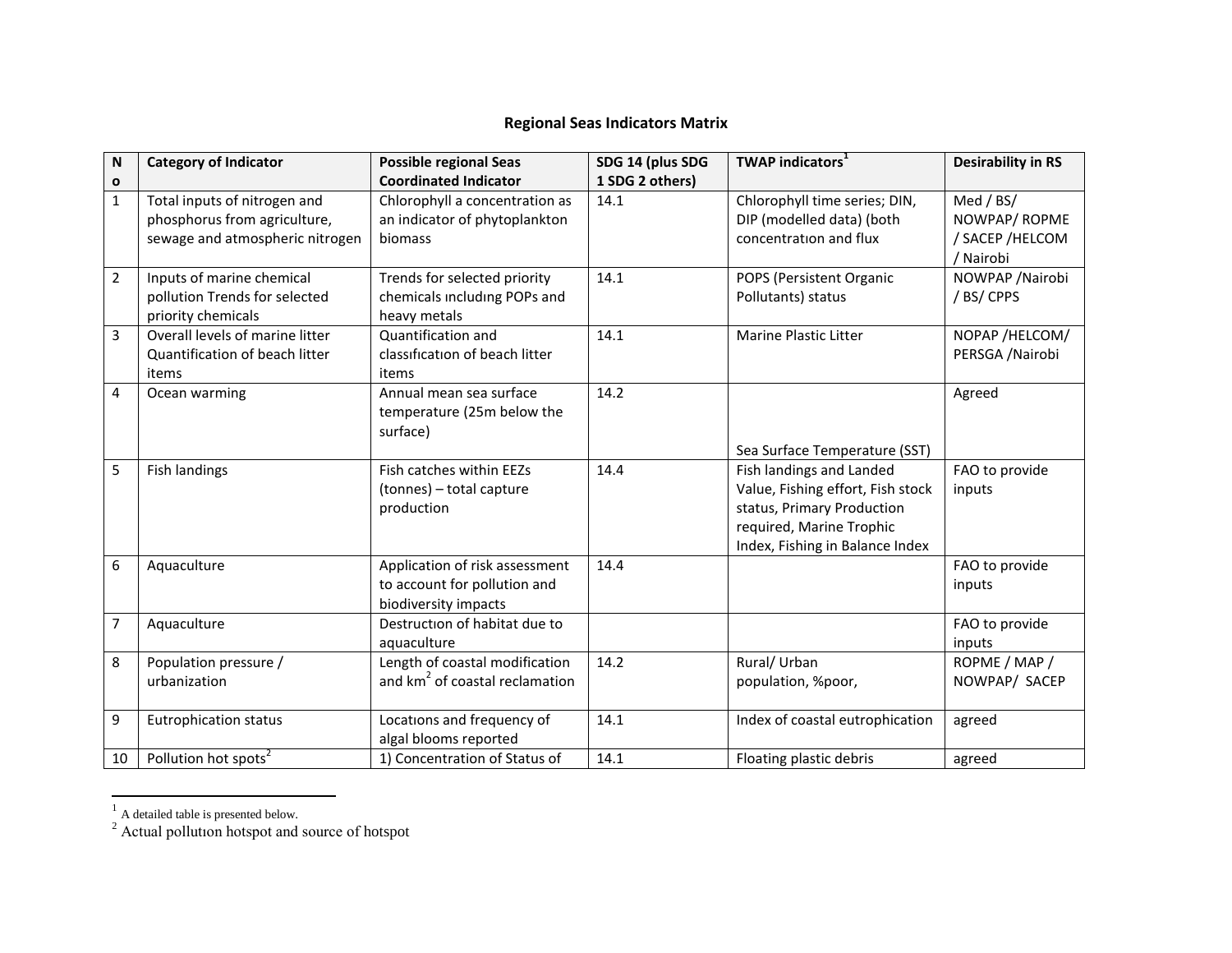| N  | <b>Category of Indicator</b>                                    | <b>Possible regional Seas</b>                                                                                                                                              | SDG 14 (plus SDG | <b>TWAP indicators</b>                                                          | <b>Desirability in RS</b> |
|----|-----------------------------------------------------------------|----------------------------------------------------------------------------------------------------------------------------------------------------------------------------|------------------|---------------------------------------------------------------------------------|---------------------------|
| O  |                                                                 | <b>Coordinated Indicator</b>                                                                                                                                               | 1 SDG 2 others)  |                                                                                 |                           |
|    |                                                                 | selected pollutant<br>contamination in biota and<br>sediments and temporal trends                                                                                          |                  |                                                                                 |                           |
|    |                                                                 | 2) Number of hotspots                                                                                                                                                      |                  |                                                                                 |                           |
| 11 | Ocean acidification                                             | 1) Aragonite saturation<br>$2)$ pH<br>3) Alkalinity                                                                                                                        | 14.3             | Pteropods at risk:                                                              | ROPME (pH)                |
| 12 | Level of exploitation of<br>commercial fisheries                | FAO stock status: % stocks<br>overfished compared to MSY                                                                                                                   | 14.4             | Catch Stock Status, Marine<br>Trophic Index, Fishing in<br><b>Balance Index</b> | FAO to provide<br>inputs  |
| 13 | Species replacement as a<br>consequence of<br>capture fisheries | Marine trophic index                                                                                                                                                       | 14.5             | Marine Trophic Index                                                            | FAO to provide<br>inputs  |
| 14 | <b>Endangered species</b>                                       | Distribution of Red List Index<br>species                                                                                                                                  | 14.5             |                                                                                 | <b>NOWPAP</b>             |
| 15 | Loss of critical habitat                                        | Trends in critical habitat extent<br>and condition                                                                                                                         | 14.5             | Mangrove status; Reefs at Risk<br>Index; seagrass; salt marshes                 | NOWPAP / CPPS             |
| 16 | National Action Plans to reduce<br>input from LBS               | % National action plans ratified<br>/ operational                                                                                                                          | 14.1             | <b>Transboundary Legal</b><br>Instruments                                       | agreed                    |
| 17 | Waste water treatment facilities                                | 1) % coastal urban population<br>connected to sewage facilities<br>2) % of waste water facilities<br>complying with adequate<br>standards<br>3) % of untreated waste water | 14.1             | <b>NA</b>                                                                       | agreed                    |
| 18 | Incentive to reduce marine litter<br>at source                  | 1) % port waste reception<br>facilities available                                                                                                                          | 14.1             | <b>NA</b>                                                                       | agreed                    |